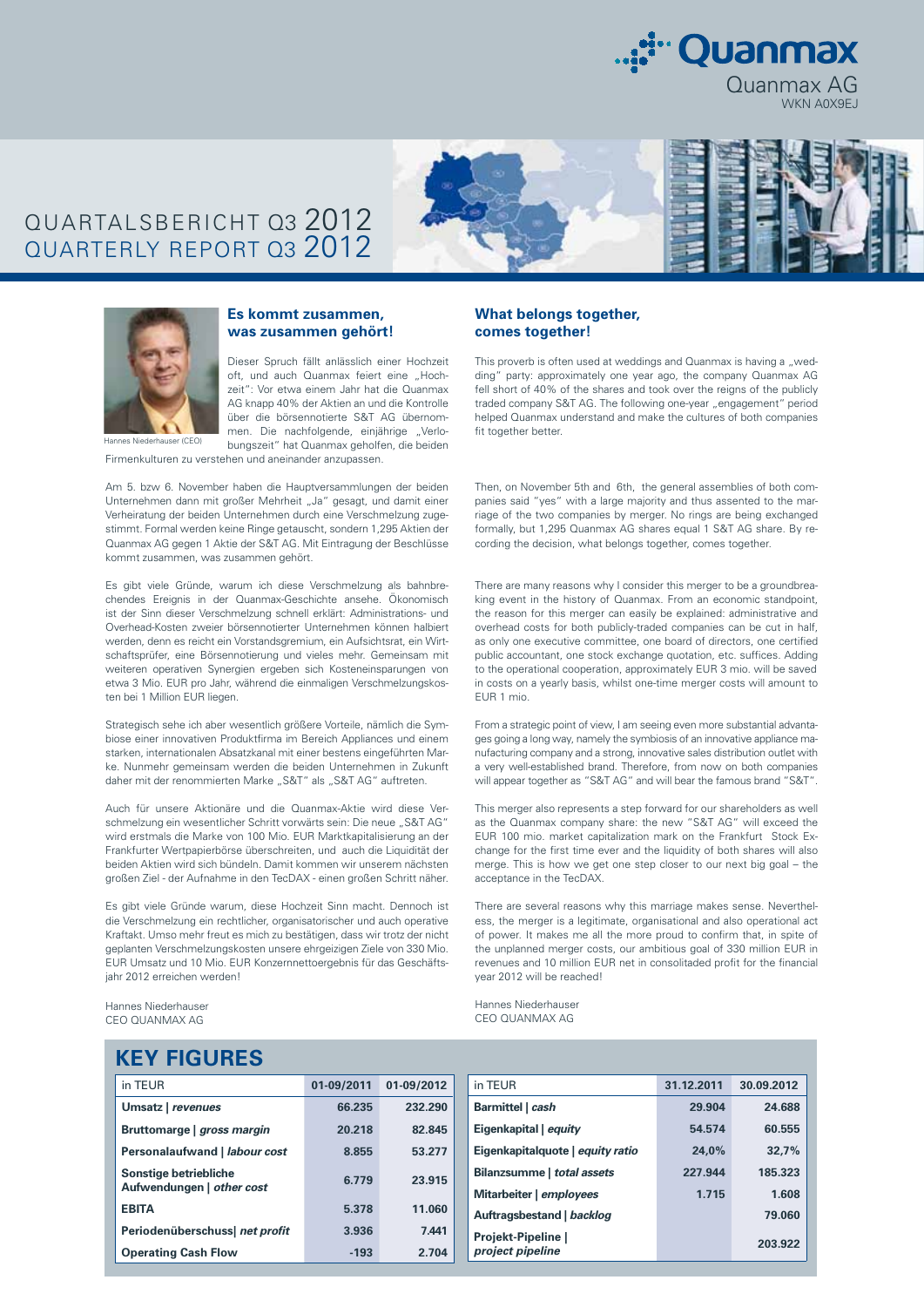### **Umsatzwachstum und Gewinn voll im Plan**

Die Quanmax AG konnte auch im dritten Quartal 2012 mit zufriedenstellenden Zahlen aufwarten: Mit einem Umsatz von 74,1 Mio. EUR (Vj. 22,6 Mio. EUR) im dritten Quartal 2012 konnten in den ersten neun Monaten 2012 Umsatzerlöse von 232,3 Mio. EUR (Vj. 66,2 Mio. EUR) erzielt werden. Für die Umsatzzuwächse gegenüber der Vorjahresperiode waren neben dem S&T-Solutions-Bereich mit 150,3 Mio. EUR (im Vorjahr noch nicht zum Konzern gehörig) vor allem Produkte aus dem Segment "Appliances" mit 26,0 Mio. EUR (Vj. 16,6 Mio. EUR) verantwortlich. Der Umsatzanteil der IT-Produkte belief sich in den ersten neun Monaten 2012 auf 56,0 Mio. EUR (Vj. 49,6 Mio. EUR).

Parallel mit dem Umsatzwachstum ging auch eine Verbesserung der Bruttomarge einher: Diese lag im dritten Quartal bei 35,9% (Vj. 34,5%) und in den ersten neun Monaten 2012 bei 35,7% (Vj. 30,5%).

Die noch laufenden Restrukturierungsmaßnahmen innerhalb der S&T-Gruppe mit Einmalkosten von 2,6 Mio. EUR trugen zur weiter verbesserten operativen Kostenstruktur im ersten Halbjahr bei und sind im Ergebnis enthalten. Das EBITA betrug im dritten Quartal 3,1 Mio. EUR bzw. 11,1 Mio. EUR in den ersten neun Monaten (Vj. 2,3 Mio. EUR bzw. 5,4 Mio. EUR). Das Konzernergebnis belief sich auf 1,8 Mio. EUR im dritten Quartal bzw. 7,4 Mio. EUR in den ersten neun Monaten (Vj. 1,6 Mio. EUR bzw. 3,9 Mio. EUR).

Die bisherige Geschäftsentwicklung unterstreicht die für 2012 anvisierten Jahresziele von 330 Mio. EUR Umsatz und 10 Mio. EUR Konzernergebnis.

## **Quanmax achieves increased transaction volume and gains fully according to plan**

Quanmax AG was able to generate satisfactory figures in the third quarter of 2012 as well: with a 74,1 million EUR (previous year 22,6 million EUR turnover in the third quarter of 2012, we were able to achieve sales revenues of 232,3 million (previous year 66,2 million) in the first nine months of 2012. Responsible for this year's increase in turnover as opposed to last year's were, apart from the S&T Solution Division with 150,3 million EUR (in the previous year it did not belong to the group), in particular products from the "Appliances" division with a 26,0 million EUR (previous year 16,6 million EUR) contribution. The revenue share of IT products amounted to 56,0 million EUR (prev. year 49,6 million EUR) in the first nine months of 2012.

An improvement of the gross profit margin also occurred in parallel to the revenue increase: in the third quater this was at 35,9% (prev. year 34,5%) and in the first nine months of 2012 it was at 35,7% (prev. year 30,5%).

The restructuring measures which are still in effect within the S&T-Group, with one-time costs of EUR 2,6 Mio. lead to an improved operational costs structure in the first half of the year and are included in the result. EBITA amounted to EUR 3,1 Mio. in the first quarter and EUR 11,1 Mio. in the first nine months (prev. year EUR 2,3 Mio. and EUR 5,4 Mio., respectively). The profit of the group amounted to EUR 1,8 Mio. in the third quarter and EUR 7,4 mio in the first nine months (prev. year EUR 1,6 Mio. and EUR 3,9 Mio., respectively).

The business development pattern so far supports the projected annual goal for 2012 of EUR 330 Mio. in total business volume and EUR 10 Mio. in consolidated profit.



## **Stabile Liquiditäts- und Vermögenslage**

Zum 30.9.2012 betrugen die liquiden Mittel 24,7 Mio. EUR gegenüber 29,9 Mio. EUR zum 31.12.2011. Die Bankverbindlichkeiten reduzierten sich auf 48,5 Mio. EUR gegenüber 53,5 Mio. EUR zum 31.12.2011. Das Eigenkapital beträgt 60,6 Mio. EUR (31.12.2011: 54,6 Mio. EUR), dies entspricht einer Eigenkapitalquote von 32,7% (31.12.2011: 24,0%). Der operative Cashflow betrug in den abgelaufenen neun Monaten 2,7 Mio. EUR (Vj. -0,2 Mio. EUR).

### **Stable liquidity and asset situation**

On 30.9.2012, the liquid assets are 24,7 million EUR, as opposed to 29,9 million EUR on 31.12.2011. The bank loans were reduced to 48,5 million EUR versus 53,5 million EUR on 31.12.2011. Net assets are EU 60,6 million EUR (31.12.2011: 54,6 million EUR), which equates to an equity-to-assets ratio of 32,7% (31.12.2011: 24,0%). The operational cashflow was 2,7 million EUR (prev. year -0,2 million EUR) in the past nine months.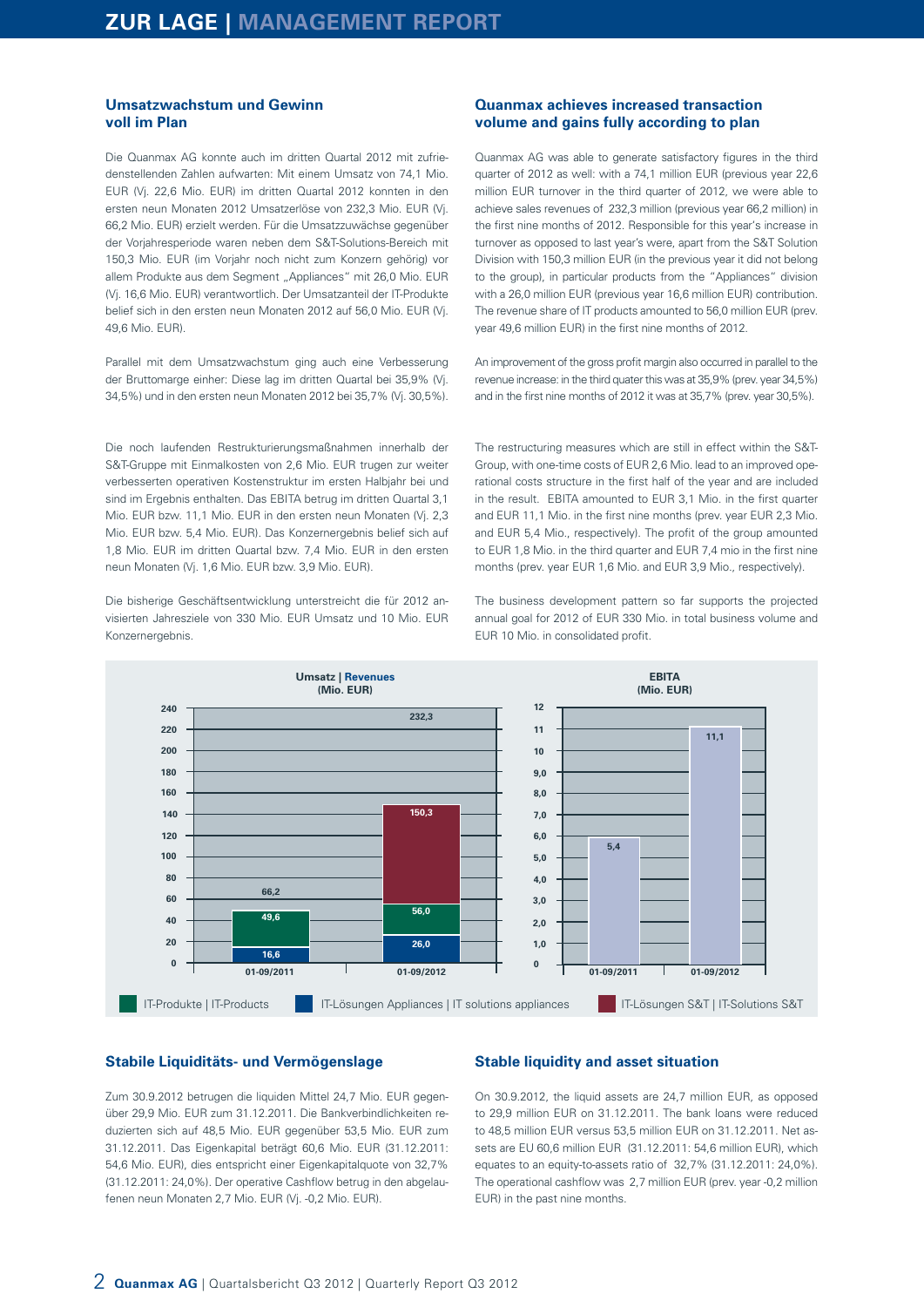

## **Chancen und Risiken**

Die Gesellschaft hat sich als Systemhaus mit eigener Technologie positioniert - der weiter ausgebaute Technologiefokus führe bereits zu deutlich höheren Brutto- und Nettomargen. Mit der Akquisition der S&T-Gruppe investierte Quanmax auch neuerlich in einem relevanten Segment.

Durch die Nutzung der Distributionskanäle von S&T - insbesondere in Zentral- und Osteuropa (CEE) - erschließt die Quanmax-Gruppe neue regionale Absatzmärkte. Darüber hinaus ist das Geschäft von S&T grundsätzlich als ertragsstarkes Geschäft zu bewerten. Durch die bereits erfolgten Restrukturierungen werden bereits wieder positive Nettoergebnisse von S&T erzielt.

Insofern sieht das Quanmax-Management sowohl in den bisherigen Geschäftsfeldern der Quanmax AG als auch im Geschäft von S&T weitere Chancen auf Ergebniswachstum für die nächsten Jahre. Risiken sind in der strategischen Integration von S&T zu sehen, die zeitlich und kostenmäßig geplant ist, jedoch noch gewisse Unsicherheiten beinhalten kann. Finanzielle Risiken durch die Akquisition sind durch langfristige Finanzierungen mit Eigenkapital bzw. Fremdkapital minimiert.

Seit einigen Monaten wird zunehmend von einer Eintrübung der wirtschaftlichen Situation verschiedener Volkswirtschaften gesprochen. Die derzeitige Auftragslage der Quanmax Gruppe zeigt sich nach wie vor stabil. Sofern jedoch gesamtwirtschaftliche Negativentwicklungen auftreten werden, wird sich auch die Quanmax-Gruppe diesen Einflüssen nicht entziehen können.

Die finanzielle Instabilität der Finanzmärkte zeigt sich neben einer restriktiveren Kreditvergabe der Banken nach wie vor in volatilen Währungen, die die Planung von Fremdwährungsrisiken erschwert. Für Quanmax stellt insofern die Volatilität des EUR/USD-Wechselkurses eine Herausforderung dar. Bereits bei Auftragsannahme werden derartige Kursrisiken deshalb bestmöglich abgesichert, das schließt jedoch Restrisiken nicht aus.

#### **Opportunities and Risks**

The company, as a system vendor, has gained an important position in the industry for its own technology. The further supported focus on technology has already lead to considerably higher gross and net margins. By acquiring the S&T Group, Quanmax has again, invested in a relevant segment.

The Quanmax Group is unlocking new regional market outlets by utilizing S&T's distribution channels - particularly ones in Central and Eastern Europe (CEE) -. Moreover, S&T's business is fundamentally assessed as being high-income. Positive net income for S&T has been achieved again due to the recent restructuring activity.

In this respect, the Quanmax management sees further chances of increasing its net worth in the following years both in Quanmax AG's business segments, as well as for S&T. Risks are foreseen in terms of S&T's integration, a process that is currently planned for in terms of time frames as well as costs, which can, nevertheless, still entail a certain level of insecurity. The financial risks assumed by the acquisition are minimized by long-term financings with both equity and borrowed capital.

A few months ago a conversation regarding the uncertainty of the economic situation of various national economies has progressively become more center-stage. Quanmax Group's current order situation looks as stable as before. However, if negative general economic developments occur, Quanmax Group will not be able to avoid the trend.

The financial instability characterizing the financial markets still displays banks' lendings in volatile currencies, a situation which handicaps the planning process of foreign currency risks. In that regard, the EUR/USD exchange rate presents a challenge for Quanmax. Already in the order acceptance process this kind of exchange rate risks are secured in the best way possible, nevertheless, this does not completely eliminate the other risks.

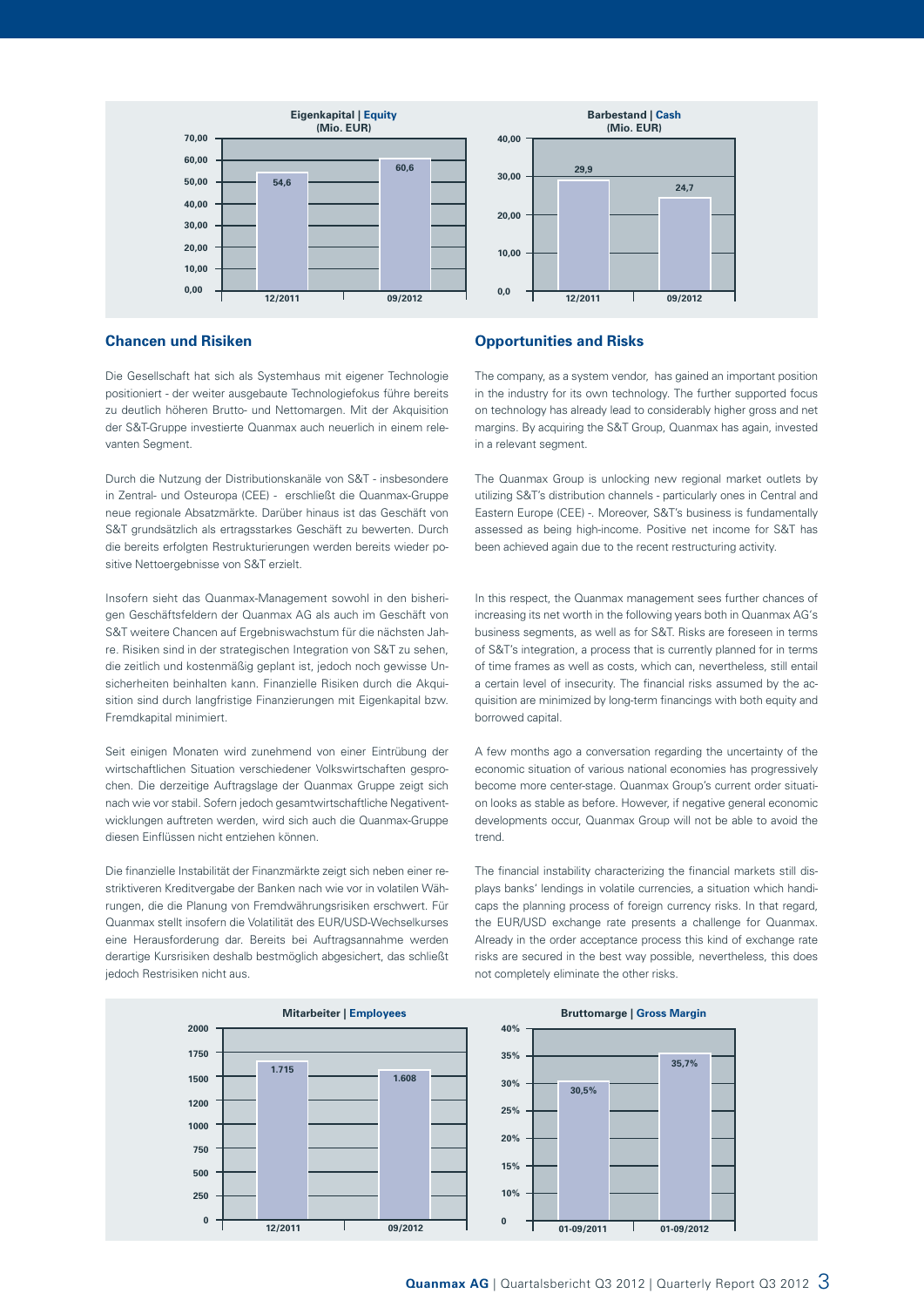

# **GEWINN- UND VERLUSTRECHNUNG | INCOME STATEMENT**

| Gewinn- und Verlustrechnung   Income statement                                                                                        | 01-09/2012<br><b>TEUR</b> | 01-09/2011<br><b>TEUR</b> | 07-09/2012<br><b>TEUR</b> | 07-09/2011<br><b>TEUR</b> |
|---------------------------------------------------------------------------------------------------------------------------------------|---------------------------|---------------------------|---------------------------|---------------------------|
| Umsatzerlöse   Revenues                                                                                                               | 232.290                   | 66.235                    | 74.056                    | 22.627                    |
| Aktivierte Entwicklungskosten   capitalised engineering costs                                                                         | 251                       | $\mathbf{0}$              | 100                       | $\mathbf{0}$              |
| Übrige Erträge   Other income                                                                                                         | 7.207                     | 1.403                     | 1.240                     | 391                       |
| Aufwendungen für Material und sonstige bezogene Leistungen   Cost of sales                                                            | $-149.445$                | $-46.017$                 | $-47.459$                 | $-14.829$                 |
| Personalaufwand   Labour cost                                                                                                         | $-53.277$                 | $-8.855$                  | $-17.157$                 | $-2.993$                  |
| Abschreibungen   Depreciation                                                                                                         | $-4.079$                  | $-1.658$                  | $-1.300$                  | $-558$                    |
| Sonstige betrieblichen Aufwendungen   Other operating costs                                                                           | $-23.915$                 | $-6.779$                  | $-7.067$                  | $-2.721$                  |
| Ergebnis aus der betrieblichen Tätigkeit   Operating Income                                                                           | 9.032                     | 4.329                     | 2.413                     | 1.917                     |
| Finanzerträge   Finance income                                                                                                        | 437                       | 112                       | 118                       | 16                        |
| Finanzaufwendungen   Finance expense                                                                                                  | $-1.508$                  | $-637$                    | $-527$                    | $-187$                    |
| Finanzergebnis   Financial result                                                                                                     | $-1.071$                  | $-525$                    | $-409$                    | $-171$                    |
| Ergebnis vor Ertragssteuern   Earnings before taxes                                                                                   | 7.961                     | 3.804                     | 2.004                     | 1.746                     |
| Ertragssteuern   Income taxes                                                                                                         | $-520$                    | 132                       | $-192$                    | $-157$                    |
| Konzernergebnis   Net income                                                                                                          | 7.441                     | 3.936                     | 1.812                     | 1.589                     |
| Periodenergebnis zurechenbar den Anteilsinhabern ohne beherrschenden Einfluss<br>net income attributable to non controlling interests | 2.807                     | $-80$                     | 730                       | $-27$                     |
|                                                                                                                                       |                           |                           |                           |                           |
| Periodenergebnis zurechenbar den Anteilsinhabern der Muttergesellschaft<br>thereof for shareholders of Quanmax                        | 4.634                     | 4.016                     | 1.082                     | 1.616                     |
| Ergebnis je Aktie (verwässert = unverwässert)<br>earnings per share (diluted = non diluted)                                           | 0,17                      | 0.17                      | 0.04                      | 0,07                      |
| Durchschnittlich im Umlauf befindliche Aktien in T (verwässert=unverwässert)<br>average number of shares                              | 26.991                    | 23.337                    | 26.991                    | 23.337                    |

| Konzerngesamtperiodenerfolg   group earnings                                                                           | 01-09/2012<br><b>TEUR</b> | 01-09/2011<br><b>TEUR</b> | 07-09/2012<br><b>TEUR</b> | 07-09/2011<br><b>TEUR</b> |
|------------------------------------------------------------------------------------------------------------------------|---------------------------|---------------------------|---------------------------|---------------------------|
| Konzernergebnis   group earnings                                                                                       | 7.441                     | 3.936                     | 1.812                     | 1.589                     |
| Unrealisierte Gewinne/Verluste aus der Währungsumrechnung<br>non realised profit & loss out of currency changes        | $-1.530$                  | $-3$                      | 790                       | 0                         |
| davon aus Entkonsolidierung - TEUR -2.225   thereof from deconsolidation TEUR -2.225                                   |                           |                           |                           |                           |
| Sonstiges Ergebnis   other income                                                                                      | $-1.530$                  | $-3$                      | 790                       | $\Omega$                  |
|                                                                                                                        |                           |                           |                           |                           |
| Konzerngesamtperiodenerfolg nach Steuern   group earnings after taxes                                                  | 5.911                     | 3.933                     | 2.602                     | 1.589                     |
| davon entfallen auf   as of attributable to<br>Anteilsinhaber ohne beherrschenden Einfluss   non controlling interests | 1.630                     | $-80$                     | 1.217                     | $-27$                     |
| Anteilsinhaber der Muttergesellschaft   shareholders of the parent company                                             | 4.281                     | 4.013                     | 1.385                     | 1.616                     |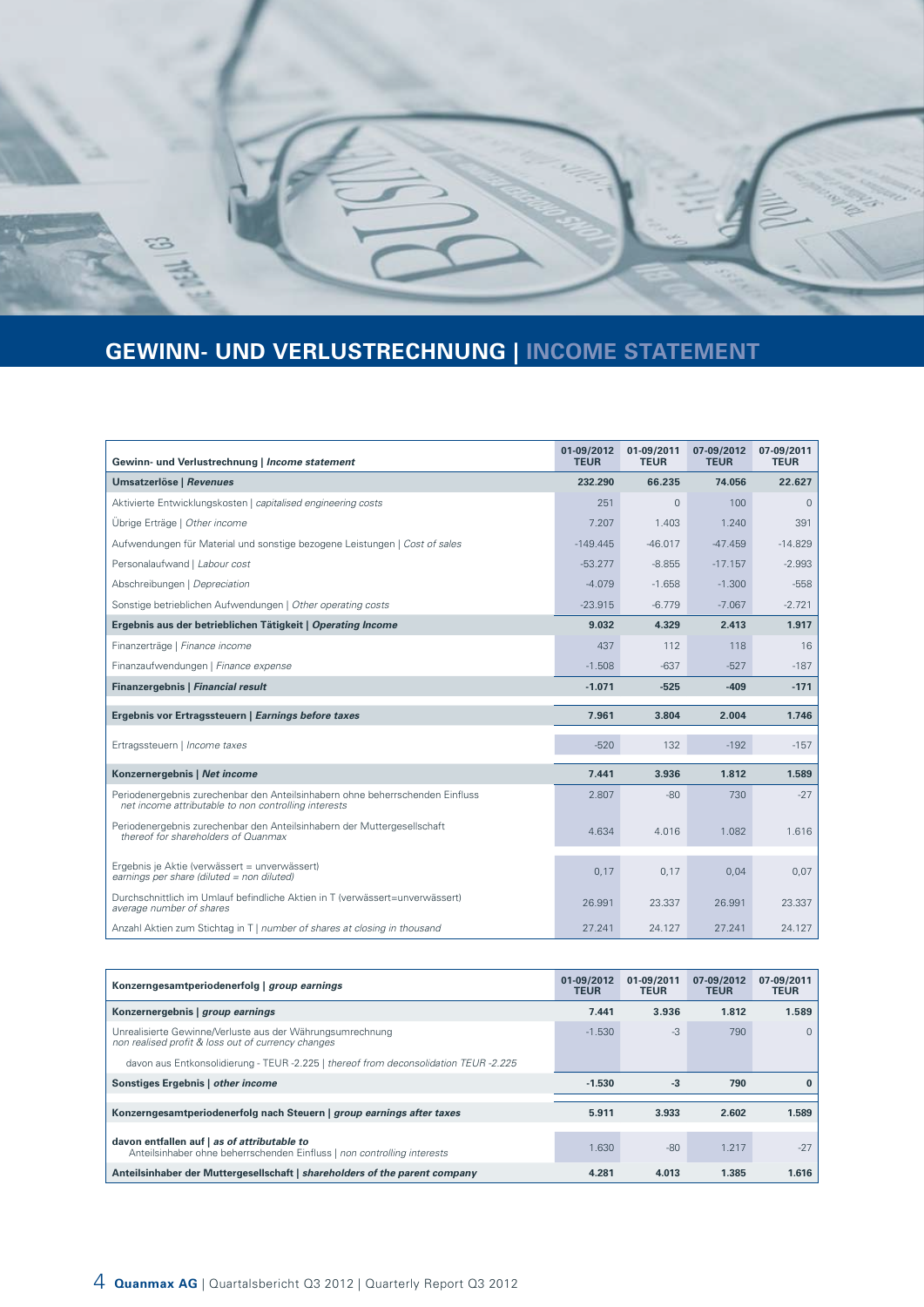# **BILANZ | BALANCE SHEET**

| VERMÖGEN   Total net assets                                                                                                              | 30.9.2012<br><b>TEUR</b> | 31.12.2011<br><b>TEUR</b> |
|------------------------------------------------------------------------------------------------------------------------------------------|--------------------------|---------------------------|
| Langfristige Vermögenswerte   Non-current assets                                                                                         |                          |                           |
| Sachanlagen   Tangible assets                                                                                                            | 9.998                    | 11.108                    |
| Immaterielle Vermögenswerte   Intangible assets                                                                                          | 39.429                   | 40.903                    |
| Finanzielle Vermögenswerte   Financial assets                                                                                            | 4.108                    | 4.437                     |
| Latente Steuern   Deferred income tax                                                                                                    | 9.332                    | 9.166                     |
|                                                                                                                                          | 62.867                   | 65.614                    |
| Kurzfristige Vermögenswerte   Current assets                                                                                             |                          |                           |
| Vorräte   Inventories                                                                                                                    | 21.391                   | 20.608                    |
| Forderungen aus Lieferungen und Leistungen   Trade receivables                                                                           | 57.366                   | 85.047                    |
| Sonstige Forderungen und Vermögenswerte / Other receivables                                                                              | 19.011                   | 25.872                    |
| Liquide Mittel   Cash                                                                                                                    | 24.688                   | 29.903                    |
|                                                                                                                                          | 122.456                  | 161.430                   |
| SUMME VERMÖGEN   Total assets                                                                                                            | 185.323                  | 227.044                   |
|                                                                                                                                          | 30.9.2012                | 31.12.2011                |
| <b>EIGENKAPITAL UND SCHULDEN   Equity and liabilities</b>                                                                                | <b>TEUR</b>              | <b>TEUR</b>               |
| Konzerneigenkapital   Equity                                                                                                             |                          |                           |
| Gezeichnetes Kapital   Common stock                                                                                                      | 27.241                   | 24.127                    |
| Geleistete Einlagen zur Durchführung einer Kapitalerhöhung<br>Deposits made for a capital increase                                       | $\Omega$                 | 3.114                     |
| Kapitalrücklage   Additional paid in capital                                                                                             | 12.534                   | 12.387                    |
| Angesammelte Ergebnisse   retained earnings                                                                                              | 14.520                   | 9.886                     |
| Sonstige Rücklagen   other reserves                                                                                                      | $-667$                   | $-314$                    |
| Auf die Anteilsinhaber der Muttergesellschaft entfallendes Eigenkapital<br>equity attributable to the shareholders of the parent company | 53.628                   | 49.200                    |
| Anteile ohne beherrschenden Einfluss   non controlling interests                                                                         | 6.927                    | 5.374                     |
|                                                                                                                                          | 60.555                   | 54.574                    |
| Langfristige Schulden   Long-term liabilities                                                                                            |                          |                           |
| Langfristige verzinsliche Verbindlichkeiten   long-term interest bearing liabilities                                                     | 14.745                   | 19.288                    |
| Langfristige übrige Verbindlichkeiten   long-term liabilities                                                                            | 5.604                    | 3.974                     |
| Latente Steuern   Deferred income tax                                                                                                    | 1.234                    | 1.350                     |
| Rückstellungen   Accruals                                                                                                                | 3.680                    | 5.356                     |
|                                                                                                                                          | 25.263                   | 29.968                    |
| Kurzfristige Schulden   Short-term liabilities                                                                                           |                          |                           |
| Verzinsliche Verbindlichkeiten   Interest bearing liabilites                                                                             | 33.789                   | 34.181                    |
| Verbindlichkeiten aus Lieferungen und Leistungen   Trade payables                                                                        | 31.483                   | 60.574                    |
| Rückstellungen   Accruals                                                                                                                | 16.727                   | 18.364                    |
| Sonstige kurzfristige Verbindlichkeiten   Other payables                                                                                 | 17.506                   | 29.383                    |
|                                                                                                                                          | 99.505                   | 142.502                   |
| Summe Eigenkapital und Schulden   Total equity & liabilities                                                                             | 185.323                  | 227.044                   |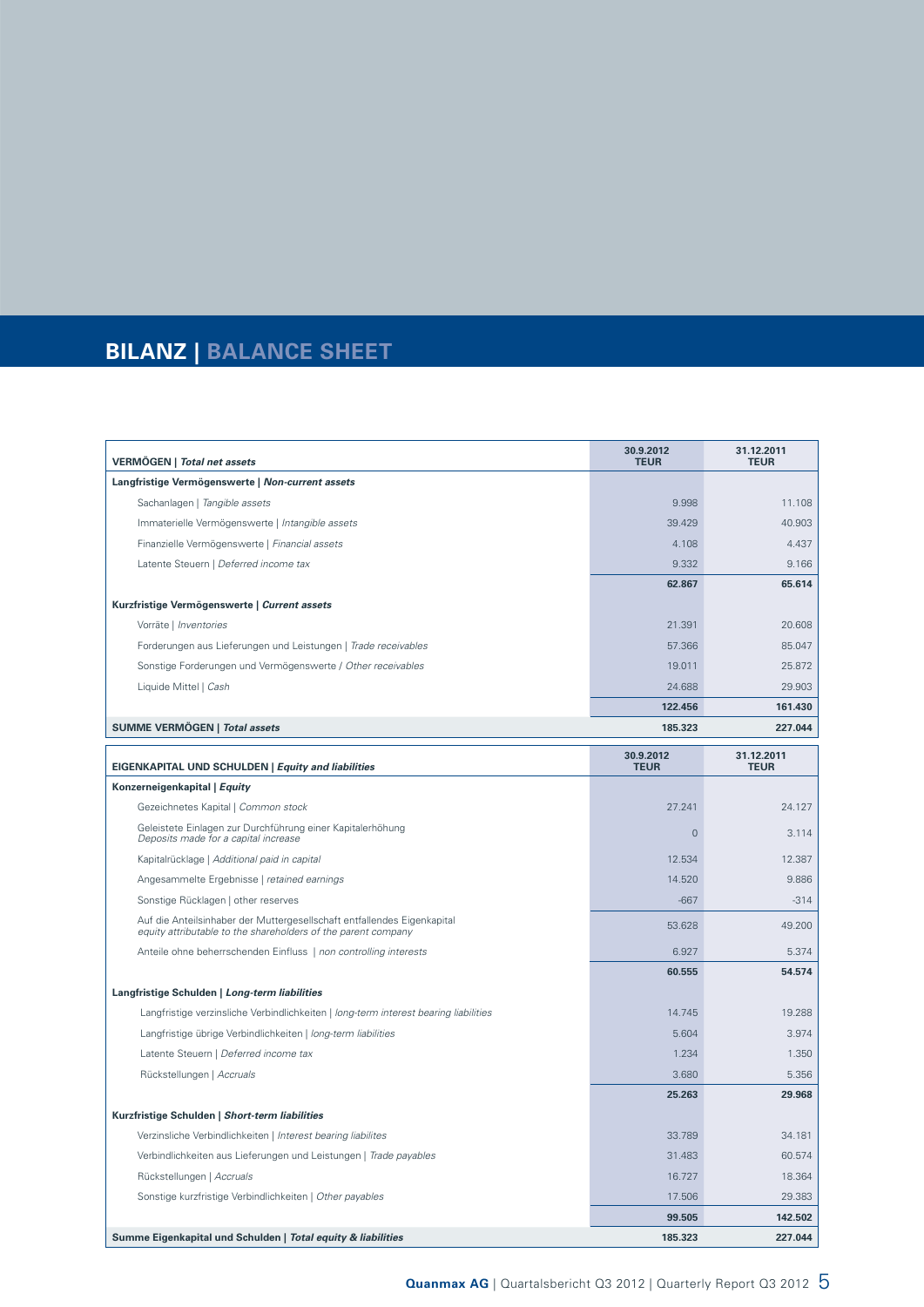

# **EIGENKAPITALENTWICKLUNG | STATE OF CHANGES IN EQUITY**

|                                                                                  | Den Anteilinhabern der Muttergesellschaft zurechenbarer Anteil am Eigenkapital<br>equity attributable to the shareholders of the parent company |                                                                       |                         |                            |                                           |                     |                                                      |              |
|----------------------------------------------------------------------------------|-------------------------------------------------------------------------------------------------------------------------------------------------|-----------------------------------------------------------------------|-------------------------|----------------------------|-------------------------------------------|---------------------|------------------------------------------------------|--------------|
|                                                                                  | gezeichnetes<br>Kapital                                                                                                                         | geleistete Einlagen<br>zur Durch-<br>führung einer<br>Kapitalerhöhung | Kapitalrücklagen        | angesammelte<br>Ergebnisse | Sonstige<br>Eigenkapital-<br>bestandteile | Gesamt              | Anteilsinhaber<br>ohne<br>beherrschenden<br>Einfluss | Eigenkapital |
|                                                                                  | Registered capital                                                                                                                              | add. Paid in capital                                                  | add. Paid in<br>capital | retained earnings          | other<br>comprehensive<br>income          | <b>Total</b>        | minorities                                           | equity       |
| Entwicklung des Eigenkapitals<br>shareholders equity                             | <b>TEUR</b>                                                                                                                                     | <b>TEUR</b>                                                           | <b>TEUR</b>             | <b>TEUR</b>                | <b>TEUR</b>                               | <b>TEUR</b>         | <b>TEUR</b>                                          | <b>TEUR</b>  |
| Stand 1.1.2011   Balance at 1.1.2011                                             | 22.200                                                                                                                                          | $\bf{0}$                                                              | 7.675                   | 2.837                      | 72                                        | 32.784              | 574                                                  | 33.358       |
| Konzernergebnis   Consolidated profit                                            | $\mathbf{0}$                                                                                                                                    | $\overline{0}$                                                        | $\mathsf{O}\xspace$     | 4.016                      | $\mathsf{O}\xspace$                       | 4.016               | $-80$                                                | 3.936        |
| sonstiges Ergebnis / miscellaneous profit                                        | $\mathsf{O}\xspace$                                                                                                                             | $\mathbf 0$                                                           | $\circ$                 | $\mathbb O$                | $-3$                                      | $-3$                | $\mathbf 0$                                          | $-3$         |
|                                                                                  |                                                                                                                                                 |                                                                       |                         |                            |                                           |                     |                                                      |              |
| Übrige Veränderungen<br><b>Other changes</b>                                     |                                                                                                                                                 |                                                                       |                         |                            |                                           |                     |                                                      |              |
| Erwerb von Tochterunternehmen<br>Acquisition of subsidiaries                     | $\mathbf 0$                                                                                                                                     | $\overline{0}$                                                        | $\circ$                 | $\mathbf 0$                | $\mathbf 0$                               | $\mathsf{O}\xspace$ | $\mathbf 0$                                          | $\bf{0}$     |
| sonstige Anpassungen<br>miscellaneous adjustments                                | $\overline{0}$                                                                                                                                  | $\mathbf 0$                                                           | $\mathbf 0$             | $-101$                     | $-105$                                    | $-206$              | 13                                                   | $-193$       |
| Transaktionen mit Anteilseignern<br><b>Transactions with Shareholders</b>        |                                                                                                                                                 |                                                                       |                         |                            |                                           |                     |                                                      |              |
| Dividenden   dividends                                                           | $\mathbf 0$                                                                                                                                     | $\mathbf{0}$                                                          | $\circ$                 | $\overline{0}$             | $\mathbf 0$                               | $\mathbf 0$         | $-63$                                                | $-63$        |
| Kapitalerhöhung   capital increase                                               | 1.927                                                                                                                                           | $\mathbf 0$                                                           | 2.733                   | $\mathbb O$                | $\mathbf 0$                               | 4.660               | $\mathbf 0$                                          | 4.660        |
| Transaktionskosten   transaction costs                                           | $\mathbf{0}$                                                                                                                                    | $\mathbf 0$                                                           | $-64$                   | $\mathbb O$                | $\mathbf 0$                               | $-64$               | $\,9$                                                | $-55$        |
|                                                                                  | 1.927                                                                                                                                           | $\mathbb O$                                                           | 2.699                   | $\mathbb O$                | $\mathsf{O}\xspace$                       | 4.596               | $-54$                                                | 4.542        |
| Stand 30.9.2011   Balance at 30.9.2011                                           | 24.127                                                                                                                                          | $\bf{0}$                                                              | 10.344                  | 6.752                      | $-36$                                     | 41.187              | 453                                                  | 41.640       |
|                                                                                  |                                                                                                                                                 |                                                                       |                         |                            |                                           |                     |                                                      |              |
| Stand 1.1.2012   Balance at 1.1.2012                                             | 24.127                                                                                                                                          | 3.114                                                                 | 12.387                  | 9.886                      | $-314$                                    | 49.200              | 5.374                                                | 54.574       |
| Konzernergebnis   Consolidated profit                                            | $\mathsf{O}\xspace$                                                                                                                             | $\mathbf 0$                                                           | $\circ$                 | 4.634                      | $\mathbf 0$                               | 4.634               | 2.807                                                | 7.441        |
| sonstiges Ergebnis   miscellaneous profit                                        | $\circ$                                                                                                                                         | $\mathbf 0$                                                           | $\mathsf{O}\xspace$     | $\mathbb O$                | $-353$                                    | $-353$              | $-1.177$                                             | $-1.530$     |
| Übrige Veränderungen   other changes                                             |                                                                                                                                                 |                                                                       |                         |                            |                                           |                     |                                                      |              |
| Erwerb von Tochterunternehmen<br>acquisition of subsidiaries                     | $\mathbb O$                                                                                                                                     | $\mathbf 0$                                                           | 318                     | $\mathbb O$                | $\mathsf{O}$                              | 318                 | $-17$                                                | 301          |
| sonstige Anpassungen<br>miscellaneous adjustments                                | $\mathbf 0$                                                                                                                                     | $\mathbf 0$                                                           | $\mathbf 0$             | $\mathbb O$                | $\mathbf 0$                               | $\mathsf{O}\xspace$ | $\mathbf 0$                                          | $\bf{0}$     |
|                                                                                  | $\mathbf{0}$                                                                                                                                    | $\mathbb O$                                                           | 318                     | $\mathbf 0$                | $\mathsf{O}\xspace$                       | 318                 | $-17$                                                | 301          |
| <b>Transaktionen mit Anteilseignern</b><br><b>Transactions with Shareholders</b> |                                                                                                                                                 |                                                                       |                         |                            |                                           |                     |                                                      |              |
| Dividenden   dividends                                                           | $\mathbf 0$                                                                                                                                     | $\mathbf 0$                                                           | $\mathsf{O}\xspace$     | $\mathbb O$                | $\mathsf{O}\xspace$                       | $\circ$             | $-60$                                                | $-60$        |
| Kapitalerhöhung   capital increase                                               | 3.114                                                                                                                                           | $-3.114$                                                              | $\mathbf 0$             | $\mathbb O$                | $\mathbf 0$                               | $\mathsf{O}\xspace$ | $\mathbf 0$                                          | $\bf{0}$     |
| Transaktionskosten   transaction costs                                           | $\mathbf{0}$                                                                                                                                    | $\mathbf{0}$                                                          | $-171$                  | $\mathbf{0}$               | $\mathbf{0}$                              | $-171$              | $\mathbf{0}$                                         | $-171$       |
|                                                                                  | 3.114                                                                                                                                           | $-3.114$                                                              | $-171$                  | $\mathbb O$                | $\mathsf{O}$                              | $-171$              | $-60$                                                | $-231$       |
| Stand 30.9.2012   Balance at 30.9.2012                                           | 27.241                                                                                                                                          | $\bf{0}$                                                              | 12.534                  | 14.520                     | $-667$                                    | 53.628              | 6.927                                                | 60.555       |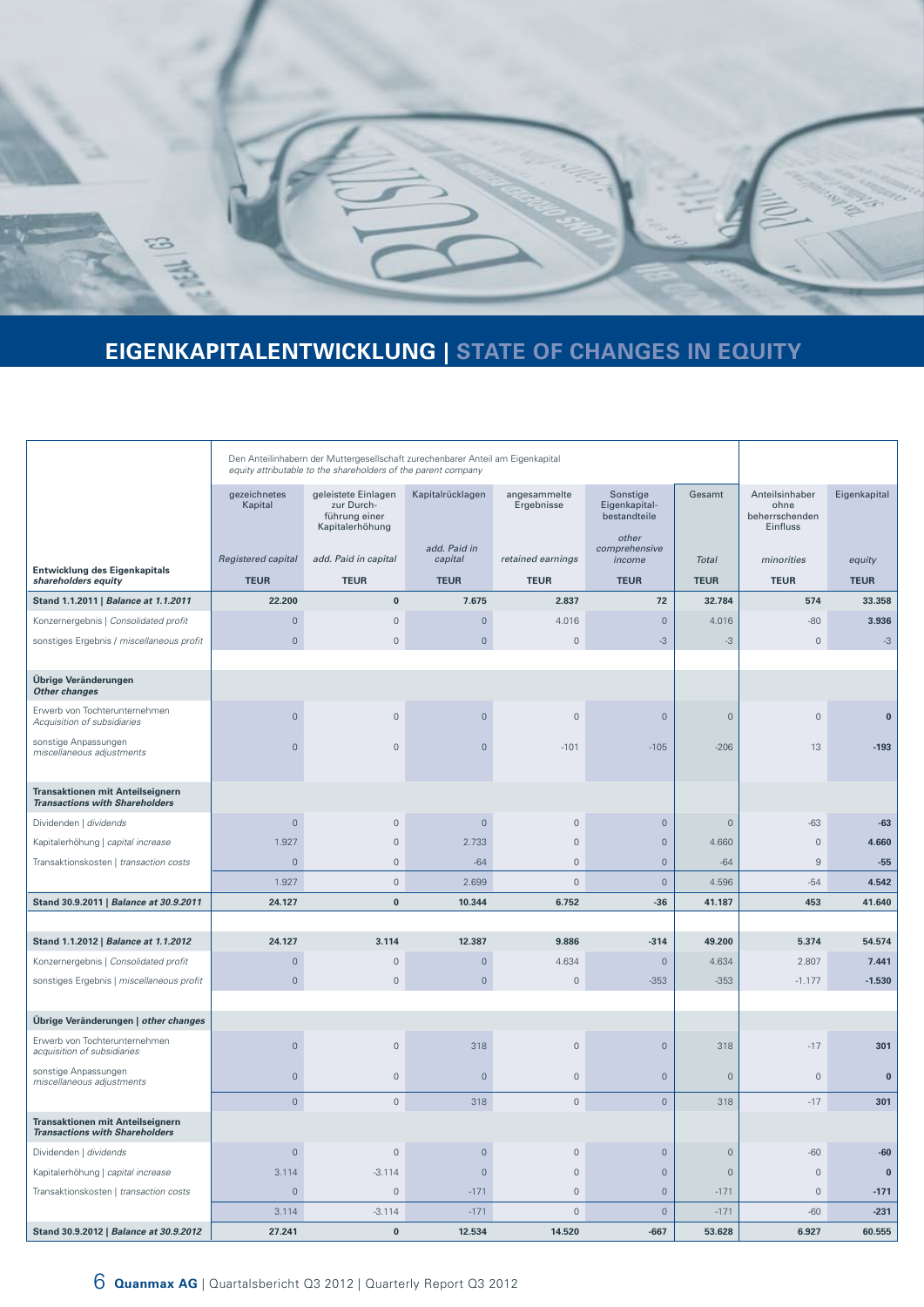# **KONZERNGELDFLUSSRECHNUNG CONSOLIDTED CASH FLOW STATEMENT**

| KONZERNGELDFLUSSRECHNUNG   consolidated cash flow statement                                                                                                                                                                                             | 01-09/2012<br><b>TEUR</b> | 01-09/2011<br><b>TEUR</b> | 07-09/2012<br><b>TEUR</b> | 07-09/2011<br><b>TEUR</b> |
|---------------------------------------------------------------------------------------------------------------------------------------------------------------------------------------------------------------------------------------------------------|---------------------------|---------------------------|---------------------------|---------------------------|
| Konzern-Cashflow aus betrieblicher Tätigkeit   Operational cash flow                                                                                                                                                                                    |                           |                           |                           |                           |
| Ergebnis vor Ertragssteuern   earnings before taxes                                                                                                                                                                                                     | 7.961                     | 3.804                     | 2.004                     | 1.746                     |
| Abschreibungen   depreciation                                                                                                                                                                                                                           | 4.079                     | 1.658                     | 1.300                     | 558                       |
| Zinsaufwendungen   interest paids                                                                                                                                                                                                                       | 1.508                     | 637                       | 527                       | 187                       |
| Zinserträge und Erträge aus dem Abgang von Finanzanlagen<br>Interest income & Income of disposal from financial asssets                                                                                                                                 | $-437$                    | $-112$                    | $-118$                    | $-16$                     |
| Zunahme/Abnahme der Rückstellungen   change in accruals                                                                                                                                                                                                 | $-3.539$                  | $-1.284$                  | $-1.762$                  | $-85$                     |
| Gewinn/Verluste aus dem Abgang von langfristigen nicht finanziellen Vermögenswerten<br>Profit/Loss from disposal of long-term non financial assets                                                                                                      | 556                       | $\mathbf 0$               | 440                       | $\mathbf{0}$              |
| Veränderung von Vorräten   changes in inventory                                                                                                                                                                                                         | $-783$                    | $-384$                    | 748                       | $-2.426$                  |
| Veränderung von Forderungen aus Lieferungen und Leistungen   changes in trade receivables                                                                                                                                                               | 27.516                    | 575                       | 1.917                     | 2.564                     |
| Veränderung von sonstigen Forderungen und Vermögenswerten   changes other receivables and assets                                                                                                                                                        | 4.816                     | $-311$                    | 3.086                     | 387                       |
| Veränderung von Verbindlichkeiten aus Lieferungen und Leistungen   changes in trade payables                                                                                                                                                            | $-27.266$                 | $-2.615$                  | $-4.147$                  | $-353$                    |
| Veränderung von sonstigen Verbindlichkeiten   changes in other payables                                                                                                                                                                                 | $-7.272$                  | 326                       | $-744$                    | $-685$                    |
| Sonstige nicht zahlungswirksame Erträge und Aufwendungen   other non cash effective items                                                                                                                                                               | $-2.728$                  | $-1.495$                  | 287                       | $-346$                    |
| Aus laufender Geschäftstätigkeit erwirtschaftete Zahlungsmittel   Cash generated by operations                                                                                                                                                          | 4.411                     | 799                       | 3.538                     | 1.531                     |
| Gezahlte Zinsen   payed interest                                                                                                                                                                                                                        | $-1.429$                  | $-522$                    | $-531$                    | $-187$                    |
| Erhaltene/Gezahlte Ertragssteuern   payed/received income tax                                                                                                                                                                                           | $-278$                    | $-470$                    | 318                       | $-106$                    |
| Netto-Geldfluss aus der operativen Tätigkeit   operational cash flow                                                                                                                                                                                    | 2.704                     | $-193$                    | 3.325                     | 1.238                     |
| Konzern-Cashflow aus der Investitionstätigkeit   cash flow from investing activites                                                                                                                                                                     |                           |                           |                           |                           |
| Erwerb von Ifr. nicht finanziellen Vermögenswerten   purchase of non financial assets                                                                                                                                                                   | $-2.069$                  | $-1.844$                  | $-931$                    | $-489$                    |
| Erwerb von Finanzinstrumenten   purchases of financial instruments                                                                                                                                                                                      | 1.354                     | $\mathbf 0$               | 1.201                     | $\mathbf{0}$              |
| Erlöse aus dem Verkauf von Ifr. nicht finanziellen Vermögenswerten   sale of non financial assets                                                                                                                                                       | $\mathbf{0}$              | 19                        | $\mathbf 0$               | $\mathbf 0$               |
| Auszahlungen für Erwerb von Tochterunternehmen abzüglich übernommener Zahlungsmittel und<br>zuzüglich übernommener Kontokorrentverbindlichkeiten   Payables for acquisitions of subisidaries<br>minus means of payment plus current account liabilities | $-1.409$                  | $-1.565$                  | $\mathbf{0}$              | $\mathsf{O}\xspace$       |
| Zinseinnahmen   Interest Earnings                                                                                                                                                                                                                       | 437                       | 112                       | 118                       | 16                        |
| Netto-Geldfluss aus Investitionstätigkeit   cash flow from investing activities                                                                                                                                                                         | $-1.687$                  | $-3.278$                  | 388                       | $-473$                    |
| Konzern-Cashflow aus der Finanzierungstätigkeit   cash flow from financing activities                                                                                                                                                                   |                           |                           |                           |                           |
| Aufnahme Ifr Finanzverbindlichkeiten   proceeds from borrowings                                                                                                                                                                                         | $-6.511$                  | $-4.529$                  | $-3.170$                  | $-6.615$                  |
| Dividenden Minderheiten   minority dividends                                                                                                                                                                                                            | $-60$                     | $-63$                     | $\mathbf 0$               | $\mathbf{0}$              |
| Kapitalerhöhung   proceeds from capital increase                                                                                                                                                                                                        | 1.840                     | $-69$                     | $-55$                     | $-9$                      |
| Netto-Geldfluss aus der Finanzierungstätigkeit   cash flow from financing activities                                                                                                                                                                    | $-4.731$                  | -4.661                    | $-3.225$                  | $-6.624$                  |
| Wechselkursveränderungen   changes in currency exchange ratio                                                                                                                                                                                           | 511                       | $-169$                    | 349                       | $\overline{0}$            |
| Veränderung des Finanzmittelbestandes   net change in cash and equivalents                                                                                                                                                                              | -3.203                    | $-8.301$                  | 837                       | $-5.859$                  |
| Finanzmittelbestand zu Beginn des Geschäftsjahres   cash and equivalents beginning of period                                                                                                                                                            | 10.024                    | 15.172                    | 5.984                     | 12.730                    |
| Finanzmittelbestand am Ende des Geschäftsjahres   cash and equivalents end of period                                                                                                                                                                    | 6.821                     | 6.871                     | 6.821                     | 6.871                     |
| Kontokorrentverbindlichkeiten   current account liabilities                                                                                                                                                                                             | 15.443                    | 3.763                     | 15.443                    | 3.763                     |
| Guthaben bei Kreditinstituten mit Verfügungsbeschränkung   Bank balances with restraint                                                                                                                                                                 | 2.424                     | 2.466                     | 2.424                     | 2.466                     |
| Liquide Mittel gesamt   total cash                                                                                                                                                                                                                      | 24.688                    | 13.100                    | 24.688                    | 13.100                    |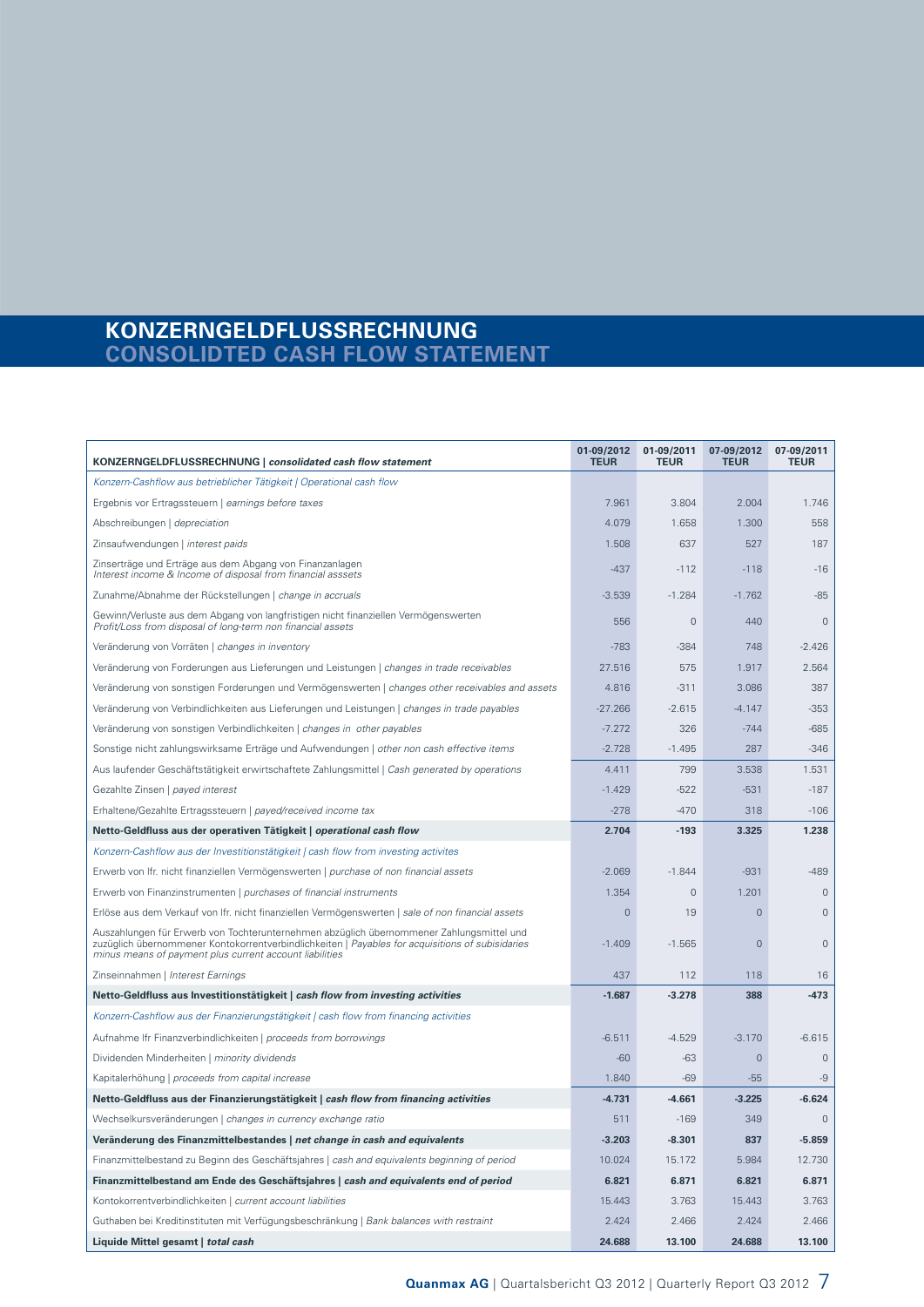

# **ERLÄUTERUNGEN | NOTES**

#### **Ausstellungsgrundsätze**

Der Abschluss wurde in Euro in Übereinstimmung mit den Vorschriften der IFRS, wie sie in der EU anzuwenden sind, erstellt und weist keine Veränderungen in den Rechnungslegungsgrundsätzen und Methoden gegenüber dem Konzernabschluss des Geschäftsjahres 2011 aus. Alle Angaben erfolgen in Tausend Euro (TEUR), sofern nicht anders vermerkt.

#### **Kapital**

Das Kapital der Quanmax AG beträgt 27.240.659 Euro und ist in 27.240.659 Stückaktien eingeteilt.

#### **Basic Principles for Exhibits**

The balance sheet was generated in Euros in accordance with the IFRS rules and regulations, as they are applied in the EU and does not identify any changes in the accounting principles and methods of annual consolidated financial statement for 2011. All data is provided in thousand Euros (TEUR) if not otherwise noted.

#### **Capital**

The capital of Quanmax AG is 27,240,659 Euro and is divided into 27,240,659 shares.

#### **Segmentinformation**

| 01-09 (in TEUR)                 | <b>IT Produkte</b><br><b>IT</b> products<br>2012 | Solutions/<br><b>Appliances</b><br>2012 | <b>Solutions S&amp;T</b><br>2012 | <b>IT Produkte</b><br><b>IT</b> products<br>2011 | Solutions/<br><b>Appliances</b><br>2011 | <b>Solutions S&amp;T</b><br>2011 |
|---------------------------------|--------------------------------------------------|-----------------------------------------|----------------------------------|--------------------------------------------------|-----------------------------------------|----------------------------------|
| Umsatzerlöse   Revenues         | 56.011                                           | 25,987                                  | 150.292                          | 49.591                                           | 16.611                                  |                                  |
| Periodenüberschuss   Net result | $-546$                                           | 3.102                                   | 4.885                            | 908                                              | 3.028                                   |                                  |

#### **Übrige Erträge**

Die übrigen Erträge der ersten neun Monate beinhalten 4,5 Mio. EUR aus Schuldennachlass und Dekonsolidierung der IMG Japan k.k. aus dem ersten Halbjahr.

#### **Restrukturierung S&T**

Im Ergebnis der Neunmonatsperiode wurden einmalige Restrukturierungskosten von 2,6 Mio. EUR für die Beendigung von Arbeitsverhältnissen und die Auflösung von Service- und anderen Verträgen erfasst, die im ersten Halbjahr 2012 berücksichtigt wurden.

#### **Wesentliche Ereignisse nach Abschluss der Berichtsperiode**

#### **Verschmelzung**

Die außerordentlichen Hauptversammlungen der S&T System Integration & Technology Distribution AG am 5.11.2012 und der Quanmax AG am 6.11.2012 haben die Verschmelzung der S&T System Integration & Technology Distribution AG auf die Quanmax AG beschlossen. Die Eintragung in die jeweiligen Firmenbücher der Gesellschaften steht noch aus.

#### **Other income**

**Segment information**

The additional earnings in the first nine months contain EUR 4,5 Mio. in debt allowance and deconsolidation of IMG Japan k.k. [Inc.] from the first half of the year.

#### **Restructuring of S&T**

As a result of the nine months-period, one-time restructuring costs of EUR 2,6 Mio. were incurred for the termination of working relations and for the dissolution of service and other contracts, which were all planned for the first half of 2012.

#### **Significant Events Occurring after the Reporting Period**

#### **Merger**

S&T System Integration & Technology Distribution AG's outstanding general assembly on 5.11.2012 and Quanmax AG's on 6.11.2012 have decided for the merge of S&T System Integration & Technology Distribution AG into Quanmax AG. Recording the merger in the relevant commercial registers has yet to be performed.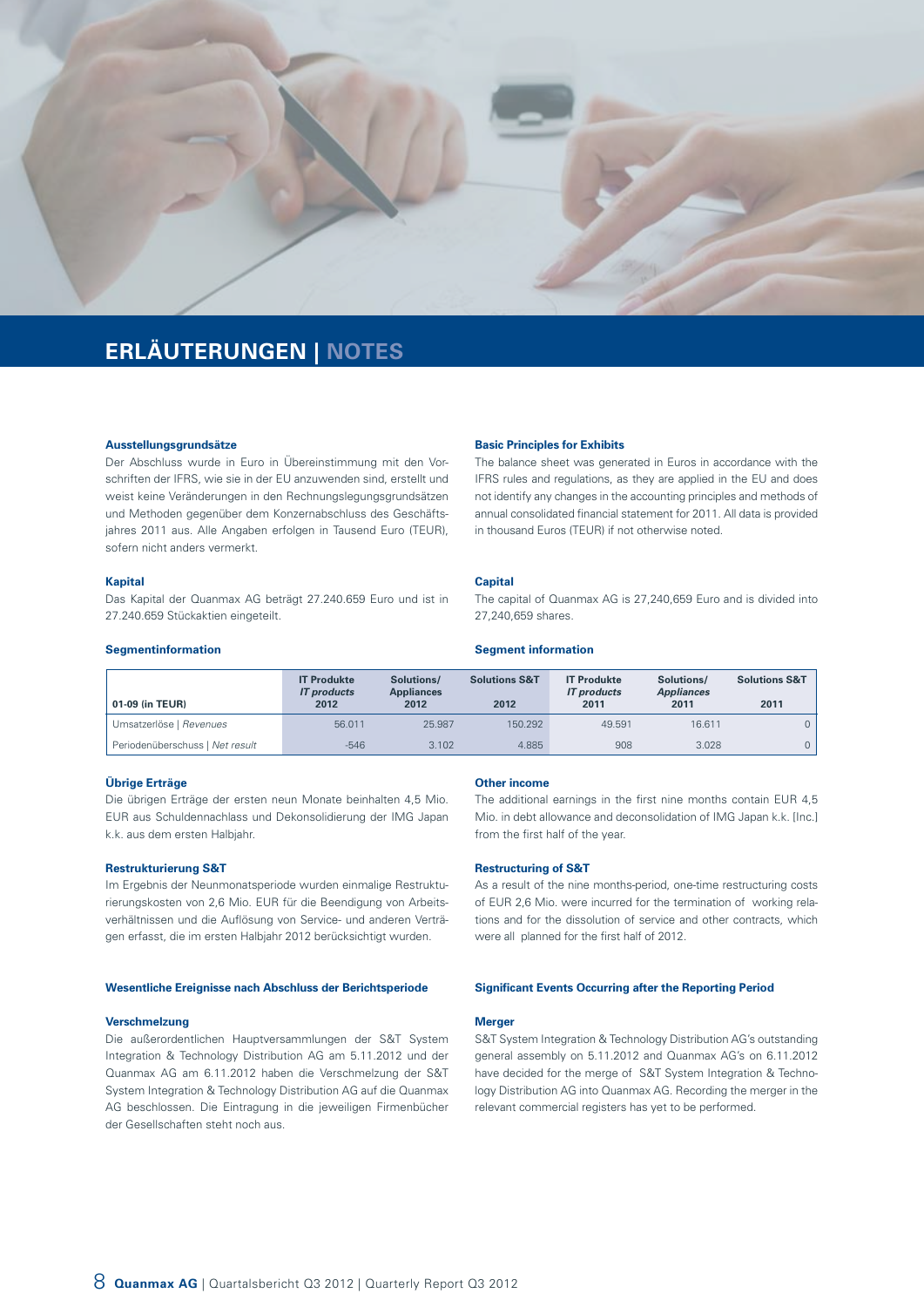#### **Namensänderung**

Darüber hinaus hat die Hauptversammlung der Quanmax AG den Beschluss gefaßt, den Firmennamen des Unternehmens von "Quanmax AG" auf "S&T AG" zu ändern. Die Gesellschaft soll durch diesen Schritt u. a. vom bestehenden Bekanntheitsgrad der Marke S&T in den relevanten Zielmärkten profitieren. Die diesbezügliche Eintragung in das Firmenbuch ist zum jetzigen Zeitpunkt ebenfalls noch nicht erfolgt.

#### **Kapitalerhöhung S&T**

Am 7.11.2012 wurde die Kapitalerhöhung bei der S&T System Integration & Technology Distribution AG eingetragen. Im Rahmen der Kapitalerhöhung fließen dem Quanmax AG Konzern 4,0 Mio. EUR liquide Mittel zu.

#### **Aktienbestand zum 30. September 2012 bei Organen**

#### **Change of name**

In addition, the General Meeting of Quanmax AG has taken the decision to change the company name from "Quanmax AG" to "S&T AG". The company will benefit from this step by being able to capitalise on the brand awareness of the brand S&T in the relevant target markets. Recording the change of name in the commercial register has also yet to be performed.

#### **Capital increase S&T**

On 7.11.2012 the capital increase for S&T System Integration & Technology Distribution AG was recorded. As part of the capital increase, the Quanmax AG Group will accrue EUR 4,0 mio. in liquid resources.

#### **Stock portfolio as on 30th of June in the organs**

| Organ               | <b>Funktion</b>                    | <b>Aktien/shares</b> |
|---------------------|------------------------------------|----------------------|
| Hannes Niederhauser | Vorstand/CEO   Executive Board/CEO | 699.349              |
| Michael Jeske       | Vorstand/COO   Executive Board/COO | 3.000                |
| Rudi Wieczorek      | Aufsichtsrat   Supervisory Board   | 1.000                |

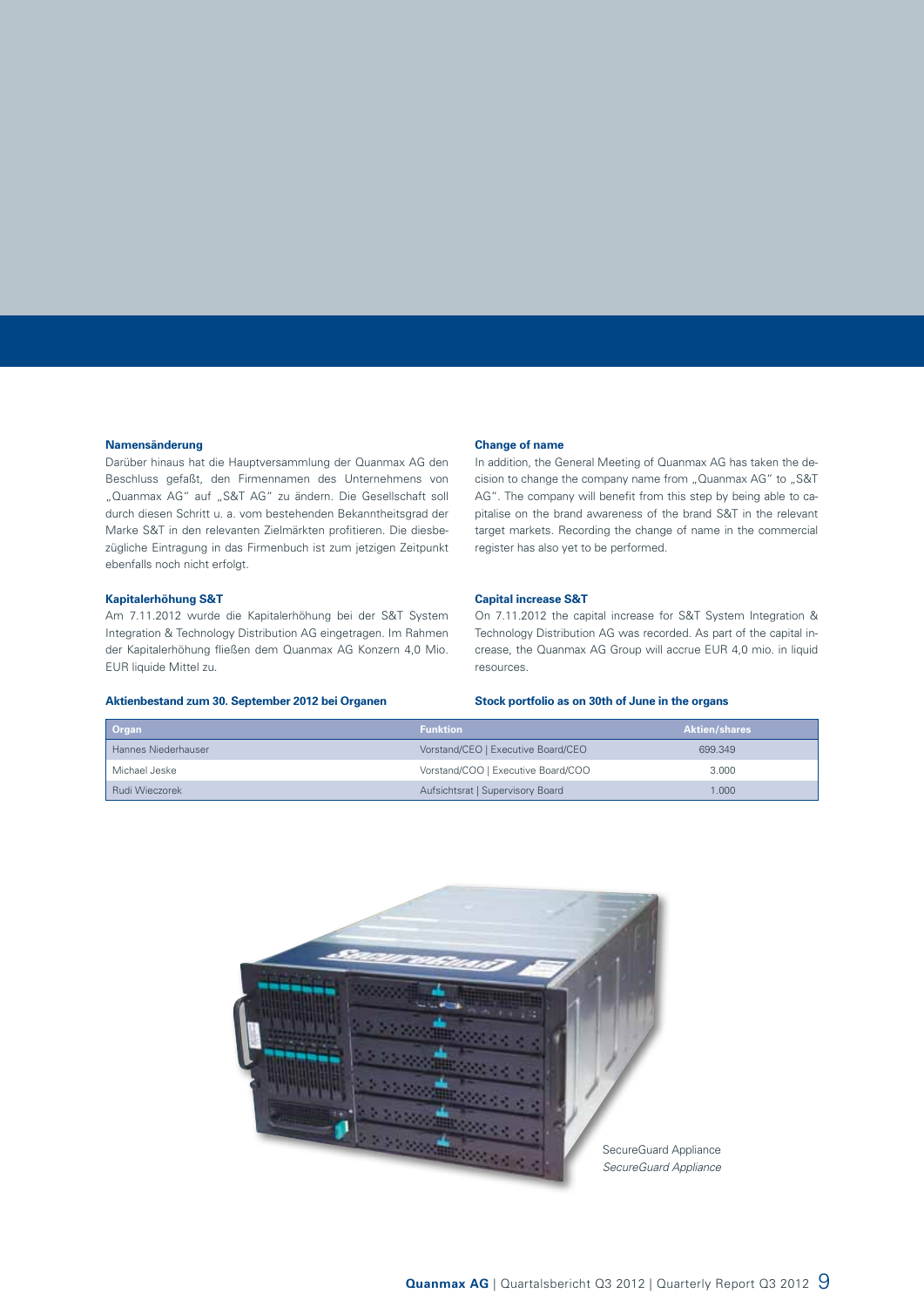

# **DIE QUANMAX AKTIE | THE QUANMAX STOCK**

#### **Zur Aktie**

Seit Beginn 2012 entwickelte sich die Aktie der Quanmax AG nahezu immer über dem Niveau des TecDAX. Während der TecDAX in diesem Zeitraum 17% zulegte, konnte die Quanmax-Aktie 40% an Wert gewinnen.

Das durchschnittliche tägliche Handelsvolumen im Zeitraum Januar 2012 bis Oktober 2012 lag bei 63.097 Aktien. Die Liquidität der Quanmax Aktie wurde insofern gegenüber Vorjahren deutlich erhöht. Erstmalig war der Vorstand der Quanmax AG im Juni 2012 auf Roadshow in London und Paris zu Investorenterminen. Daneben fanden mehrere Investorenmeetings in Deutschland und Österreich statt. Am 14. November präsentiert sich die Quanmax AG wieder auf dem Eigenkapitalforum in Frankfurt.

#### **About the stock**

Since early 2012 the stock of Quanmax AG has always climbed above the level of the TecDAX. The TecDAX gained by 17% in this period while Quanmax shares increased in value by 40%.

The average daily volume of trade in the period from January 2012 to October 2012 was about 63,097 shares. The liquidity of Quanmax stock had clearly increased by this extent as compared with the preceding years. For the first time the board of directors of Quanmax AG went to the Roadshow in London and Paris in June 2012 for investor appointments. Several investors meetings additionally took place in Germany and Austria at this time. Quanmax AG was once again represented at the equity forum in Frankfurt on the 14th of November.

| Gewinn pro Aktie 1-9/2012   Earnings per share 1-9/2012                                         | 17 Cent           |
|-------------------------------------------------------------------------------------------------|-------------------|
| Eigenkapital pro Akte 09/2012   Equity per share 09/2012                                        | 1.99 EUR          |
| Peridenhoch/Tief   High/low in period                                                           | 2,59 EUR/1,80 EUR |
| J. Jänner/30. September   1 <sup>st</sup> January / 30 <sup>th</sup> September                  | 1,80 EUR/2,51 EUR |
| Marktkapitalisierung 30. September 2012   Market capitalization 30 <sup>th</sup> September 2012 | 68 Mio. EUR       |



# **Kursentwicklung Quanmax vs. TecDAX**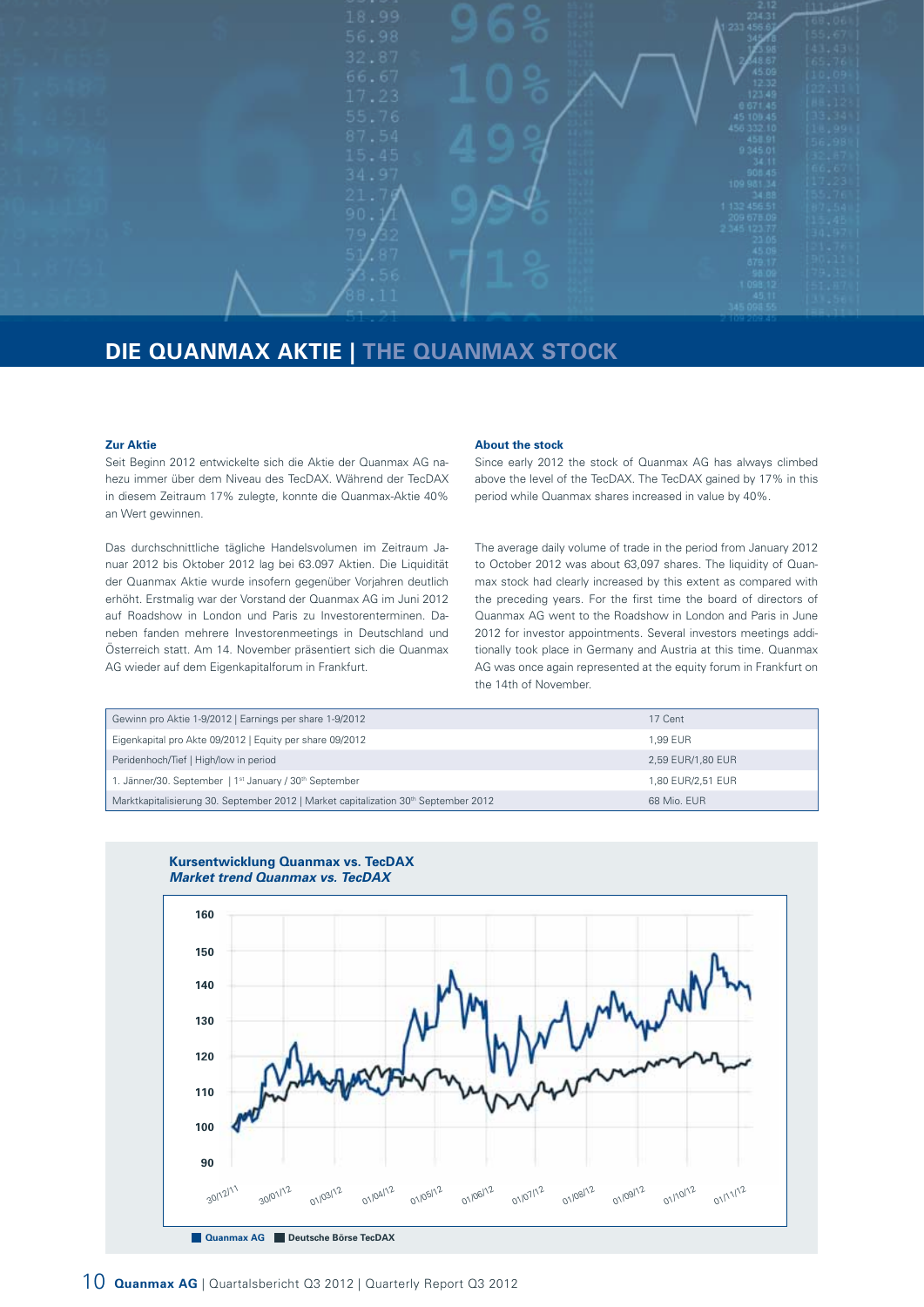# **ÜBER QUANMAX | ABOUT QUANMAX**

Der auf IT-Lösungen spezialisierte, an der deutschen Börse notierte Quanmax-Konzern ist mit regionalen Niederlassungen in 19 zentral- und osteuropäischen Ländern vertreten. Zum Leistungsportfolio des Technologieunternehmens zählen sowohl Hard- und Software-Produkte, als auch Dienstleistungen wie Outsourcing im Bereich IT. Produktseitig kommen dabei nicht nur Lösungen von Drittanbietern, sondern mit steigendem Anteil auch eigenentwickelte Produkte zum Einsatz, mit denen eine maßgeschneiderte Erfüllung der Kundenanforderungen möglich ist – auch wenn es sich um Nischenprodukte handelt oder spezielle technische bzw. logistische Anforderungen gestellt werden.

Mit dem Systemhaus S&T AG, das mit rund 1.300 Mitarbeitern zu den international renommierten Anbietern in diesem Bereich zählt, werden Dienstleistungen entlang der gesamten IT-Wertschöpfungskette erbracht. Typische Leistungen umfassen etwa die Lieferung, Installation und Wartung von IT-Produkten, die Arbeitsplatzbetreuung multinationaler Konzerne, die Durchführung von IT-Outsourcing-Projekten oder etwa die Entwicklung und Einführung von maßgeschneiderten Software-Lösungen. Die Hardware-Produktpalette des Konzerns reicht von PC- und Server-Hardware über Storage-Produkte bis hin zu hochspezialisierten Security-Appliances. Mit dem Business-Brand MAXDATA sowie dem Consumer-Brand chiliGREEN zählt die ISO 9001:2008 zertifizierte Quanmax AG zu den namhaften IT-Herstellern im deutschsprachigen Raum, First-Class-Engineering und Sicherheitstechnologie auf höchstem Niveau zeichnen SecureGUARD-Appliances aus. Zudem ist das Unternehmen mit innovativen Nischenprodukten erfolgreich in vertikalen Märkten – etwa Infotainment – vertreten.

The Quanmax Group which specialises in IT solutions and is listed in the German Stock Exchange has regional branch offices in 19 Central and Eastern European countries. The service portfolio of the technology company includes hardware and software products, as well as services such as IT outsourcing. In the process, not only third-party solutions but also products developed in-house are being increasing used which make it possible to fulfil the individual requirements of the customer - even if the products are niche or there are special technical or logistic requirements.

All the services in entire IT value chain are provided by Systemhaus S&T AG, which is a well known supplier in this domain having about 1,300 employees. Typical services include supplying, installing and maintaining IT products, workstation support for multinational companies, implementing IT outsourcing projects or developing and implementing individualised software solutions. The company's range of hardware products extends from PC and server hardware to storage products and highly specialized security appliances. With the business brand of MAXDATA and the consumer brand of chiliGREEN, the ISO9001:2008 certified Quanmax is one of the well known IT manufacturers in the German speaking region. Secure-GUARD appliances are characterised by first-class engineering and security technology at the highest level. In addition, the company is successfully present in vertical markets, like for e.g infotainment, with innovative niche products.



MAXDATA Microserver *MAXDATA Microserver*